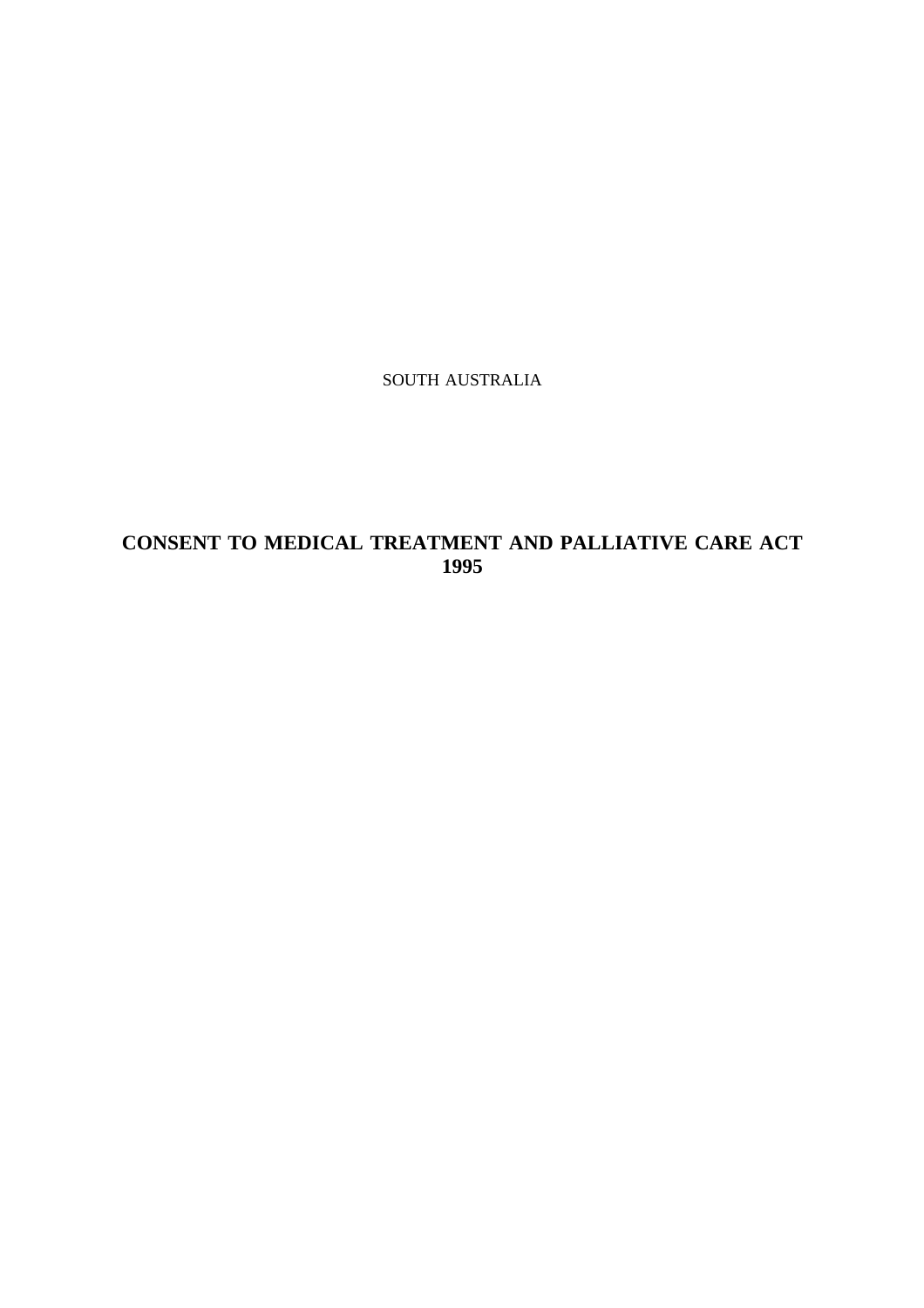## **SUMMARY OF PROVISIONS**

### **PART 1 PRELIMINARY**

- 1. Short title<br>2. Commenc
- 2. Commencement<br>3. Objects
- **Objects**
- 4. Interpretation<br>5. Application of
- Application of Act

### **PART 2 CONSENT TO MEDICAL TREATMENT**

#### **DIVISION 1—CONSENT GENERALLY**

6. Legal competence to consent to medical treatment

#### **DIVISION 2—ANTICIPATORY GRANT OR REFUSAL OF CONSENT**

7. Anticipatory grant or refusal of consent to medical treatment

#### **DIVISION 3—MEDICAL POWERS OF ATTORNEY**

- 8. Appointment of agent to consent to medical treatment
- 9. Exercise of powers under medical power of attorney
- 10. Review of medical agent's decision
- 11. Penalty for fraud, undue influence, etc.

#### **DIVISION 4—MEDICAL TREATMENT OF CHILDREN**

12. Administration of medical treatment to a child

#### **DIVISION 5—EMERGENCY MEDICAL TREATMENT**

13. Emergency medical treatment

#### **DIVISION 6—REGISTER**

14. Register

#### **PART 3**

#### **PROVISIONS GOVERNING MEDICAL PRACTICE**

#### **DIVISION 1—MEDICAL PRACTICE GENERALLY**

- 15. Medical practitioner's duty to explain
- 16. Protection for medical practitioners, etc.

#### **DIVISION 2—THE CARE OF PEOPLE WHO ARE DYING**

- 17. The care of people who are dying
- 18. Saving provision

# **PART 4**

# **REGULATIONS**

19. Regulations

#### **SCHEDULE 1** *Medical Power of Attorney*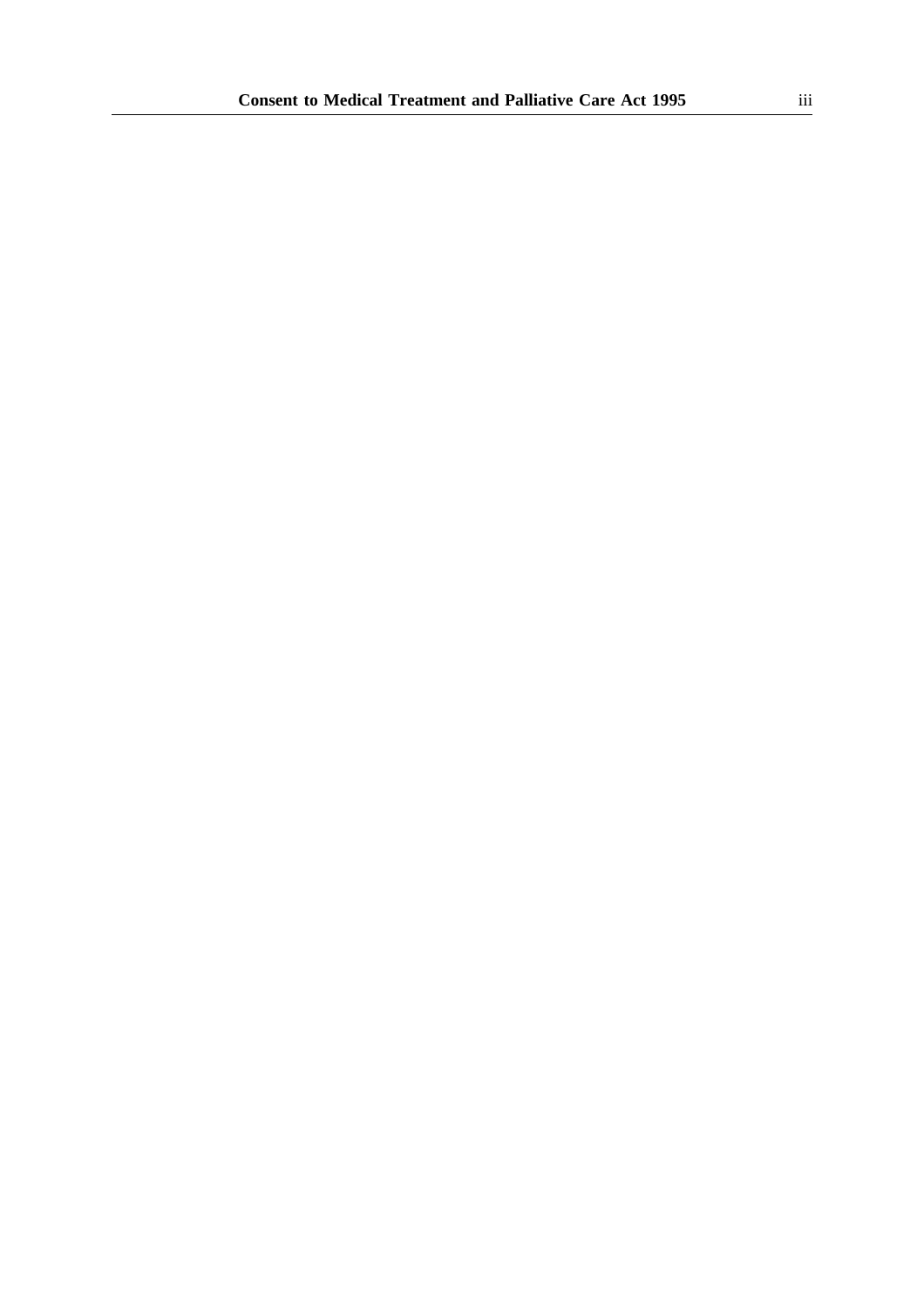*Direction under section 7 of the Consent to Medical Treatment and Palliative Care Act 1995*

**SCHEDULE 3**

*Repeal and Transitional Provisions and Consequential Amendments*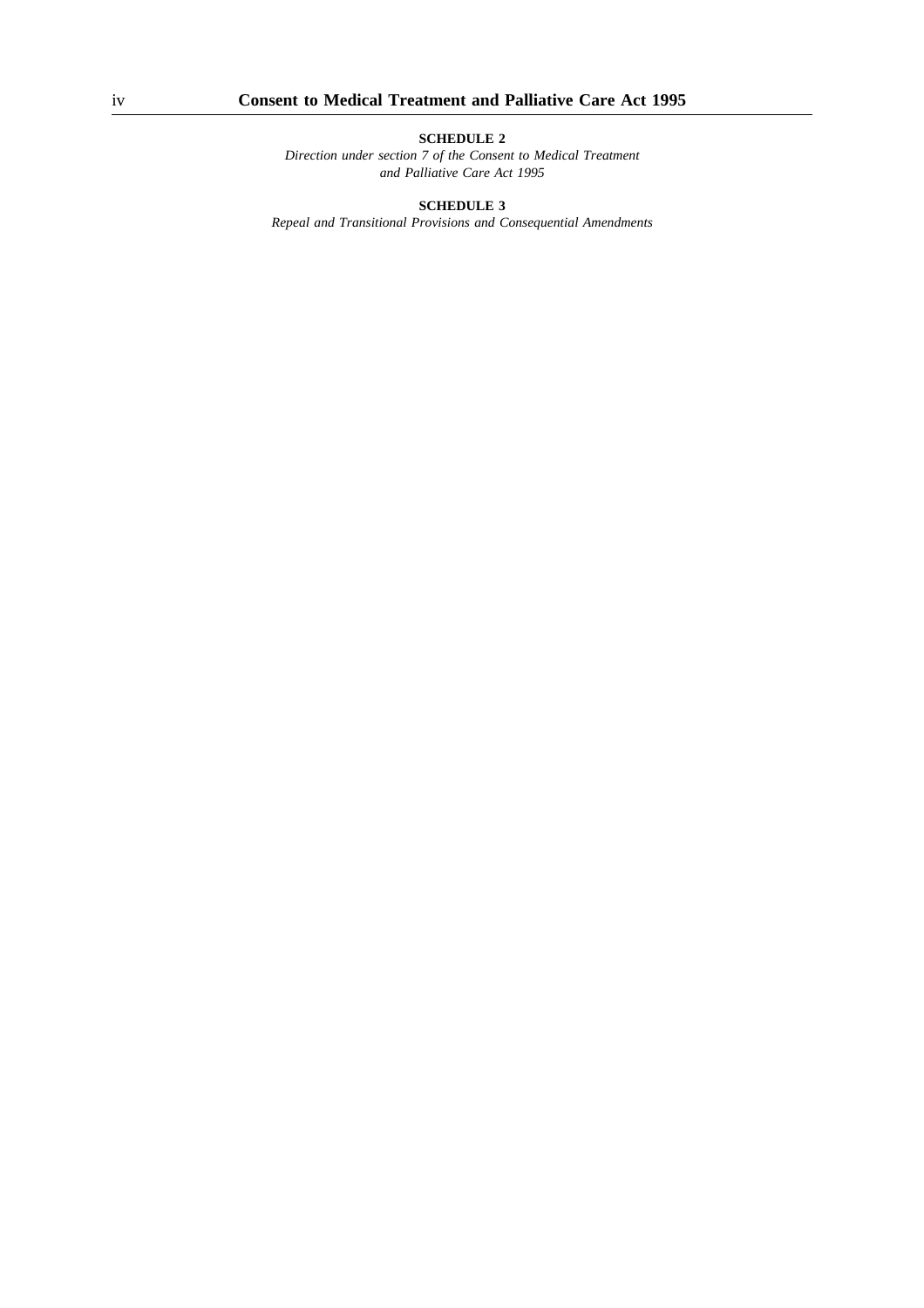# **CONSENT TO MEDICAL TREATMENT AND PALLIATIVE CARE ACT 1995**

being

Consent to Medical Treatment and Palliative Care Act 1995, No. 26 of 1995 [Assented to 27 April 1995]<sup>1</sup>

- <sup>1</sup> Came into operation (except s. 14) 30 November 1995: *Gaz*. 30 November 1995, p. 1500; s. 14 came into operation 30 May 1996: s. 2(3).
- N.B. The amendments effected to this Act by the *Consent to Medical Treatment and Palliative Care (Prescribed Forms) Amendment Act 2004* have not been brought into operation.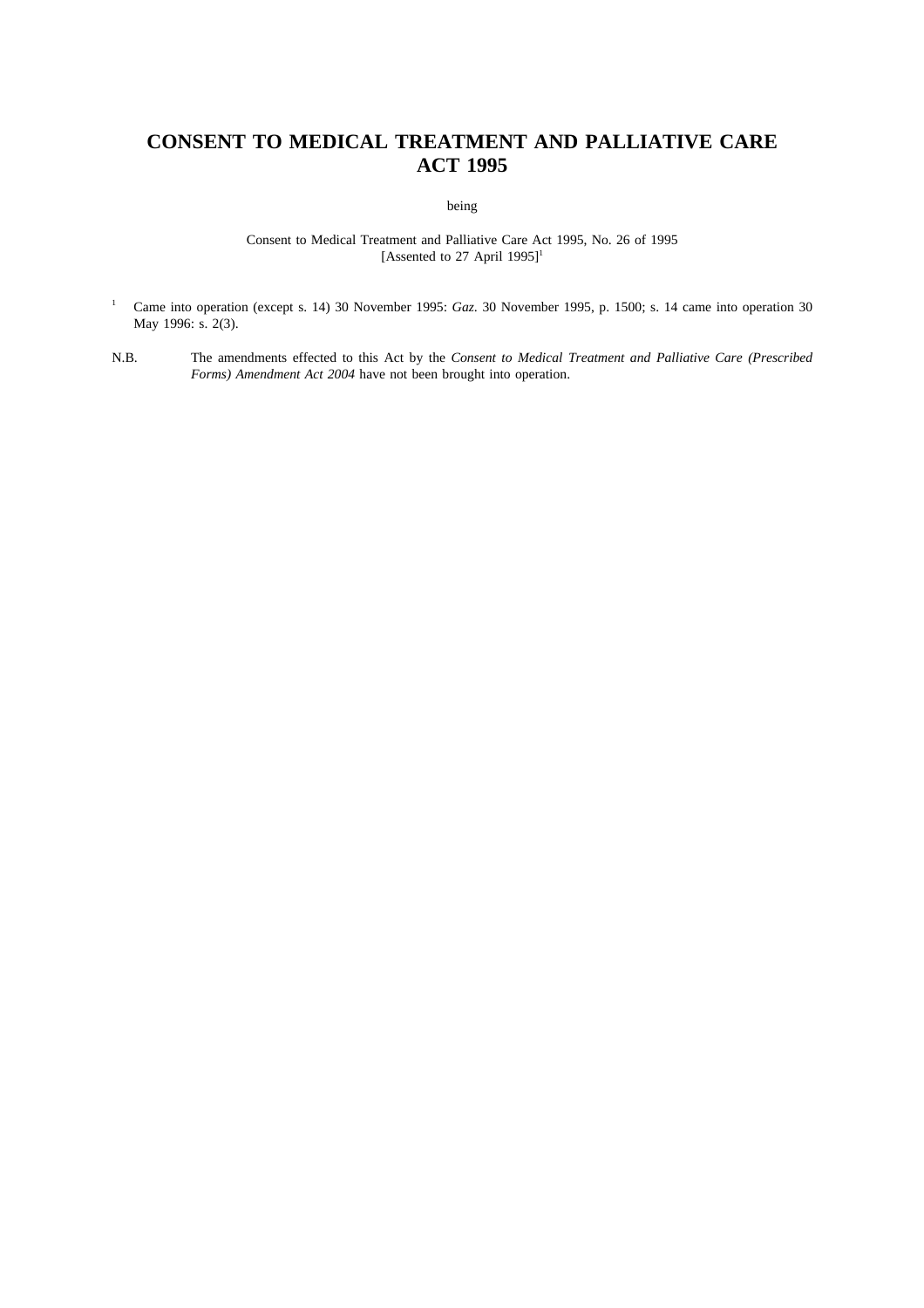**An Act to deal with consent to medical treatment; to regulate medical practice so far as it affects the care of people who are dying; to repeal the Natural Death Act 1983 and the Consent to Medical and Dental Treatment Act 1985; to amend the Guardianship and Administration Act 1993 and the Mental Health Act 1993; and for other purposes.**

The Parliament of South Australia enacts as follows:

#### **PART 1 PRELIMINARY**

### **Short title**

**1.** This Act may be cited as the *Consent to Medical Treatment and Palliative Care Act 1995*.

### **Commencement**

**2.** (1) This Act will come into operation on a day to be fixed by proclamation.

(2) All provisions of this Act, other than section 14, must be brought into operation simultaneously.

(3) Section 14 may be brought into operation after the other provisions of this Act except that if it has not been brought into operation sooner, it will, by force of this provision, come into operation six months after the commencement of this Act.

## **Objects**

**3.** The objects of this Act are—

- *(a)* to make certain reforms to the law relating to consent to medical treatment—
	- (i) to allow persons of or over the age of 16 years to decide freely for themselves on an informed basis whether or not to undergo medical treatment; and
	- (ii) to allow persons of or over the age of 18 years to make anticipatory decisions about medical treatment; and
	- (iii) to provide for the administration of emergency medical treatment in certain circumstances without consent; and
- *(b)* to provide for medical powers of attorney under which those who desire to do so may appoint agents to make decisions about their medical treatment when they are unable to make such decisions for themselves; and
- *(c)* to allow for the provision of palliative care, in accordance with proper standards, to people who are dying and to protect them from medical treatment that is intrusive, burdensome and futile.

## **Interpretation**

**4.** In this Act, unless the contrary intention appears—

"**administration**" of medical treatment includes the prescription or supply of drugs;

"**anticipatory direction**"—*See section 7*;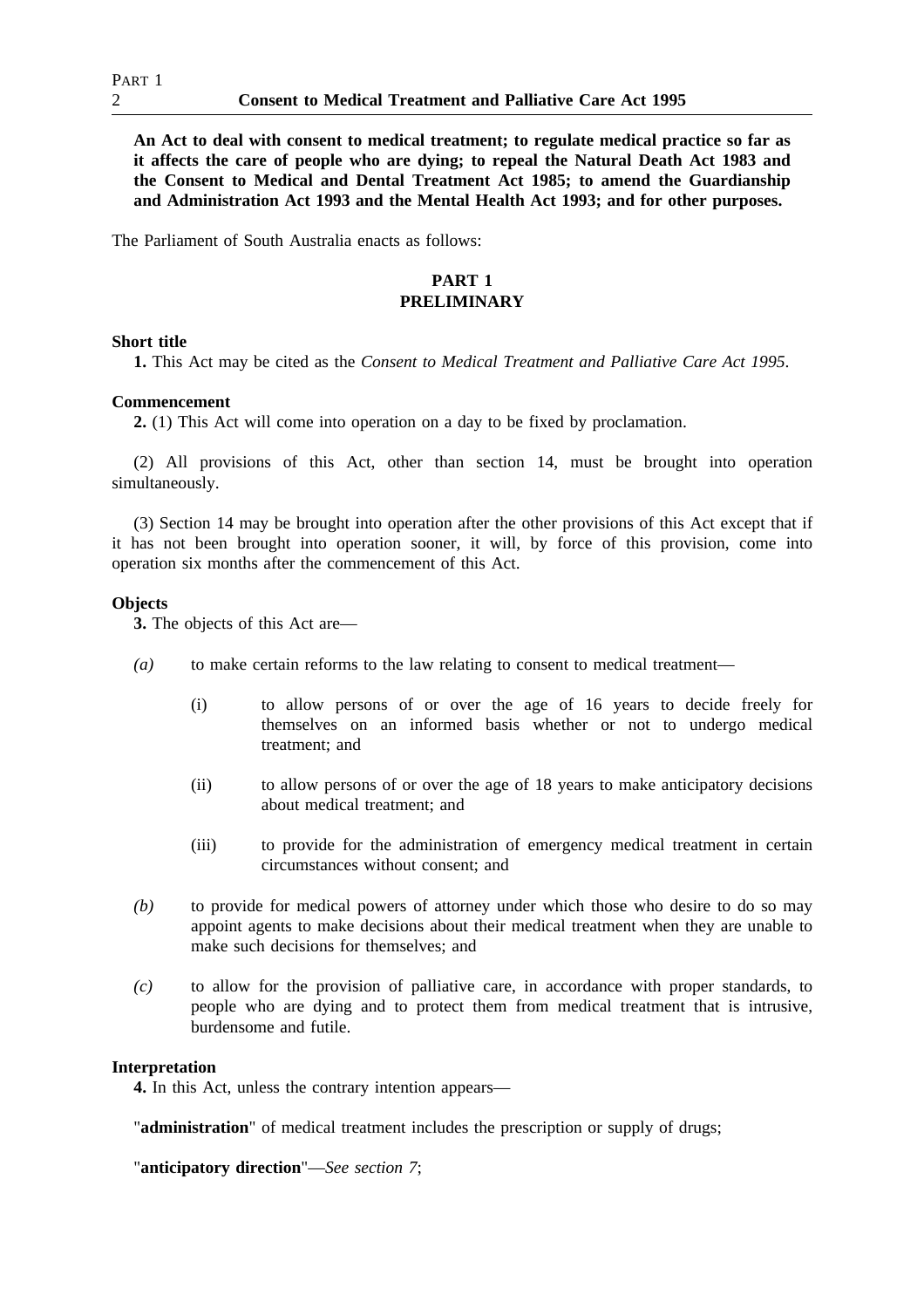"**authorised witness**" means—

- *(a)* a justice of the peace;<sup>1</sup> or
- *(b)* a commissioner for taking affidavits in the Supreme Court; or
- *(c)* a member of the clergy; or
- *(d)* a registered pharmacist;

"**available**"—*For availability of medical agent to act under medical power of attorney, see section 9(2)*;

"**child**" means a person under 16 years of age;

"**dentist**" means a person who is registered on the general register or specialist register under the *Dentists Act 1984*;

"**guardian**" means a person acting or appointed under any Act or law as the guardian of another;

"**life sustaining measures**" means medical treatment that supplants or maintains the operation of vital bodily functions that are temporarily or permanently incapable of independent operation, and includes assisted ventilation, artificial nutrition and hydration and cardiopulmonary resuscitation;

"**medical agent**" means a person empowered to consent or refuse consent to medical treatment under a medical power of attorney;

"**medical practitioner**" means a person who is registered on the general register under the *Medical Practitioners Act 1983* and includes a dentist;

"**medical treatment**" means treatment or procedures administered or carried out by a medical practitioner in the course of medical or surgical practice or by a dentist in the course of dental practice and includes the prescription or supply of drugs;

"**palliative care**" means measures directed at maintaining or improving the comfort of a patient who is, or would otherwise be, in pain or distress;

"**parent**" includes a person *in loco parentis*;

"**representative**" means a person who is empowered by medical power of attorney or some other lawful authority to make decisions about the medical treatment of another when the other is incapable of making decisions for her/himself;

"**terminal illness**" means an illness or condition that is likely to result in death;

"**terminal phase**" of a terminal illness means the phase of the illness reached when there is no real prospect of recovery or remission of symptoms (on either a permanent or temporary basis).

<sup>1</sup>. Section 34 of the *Oaths Act 1936* provides that where provision is made by an Act for the attestation of an instrument by a justice, the provision is complied with if the witness is a justice, a proclaimed postmaster, a proclaimed bank manager, or a proclaimed member of the police force.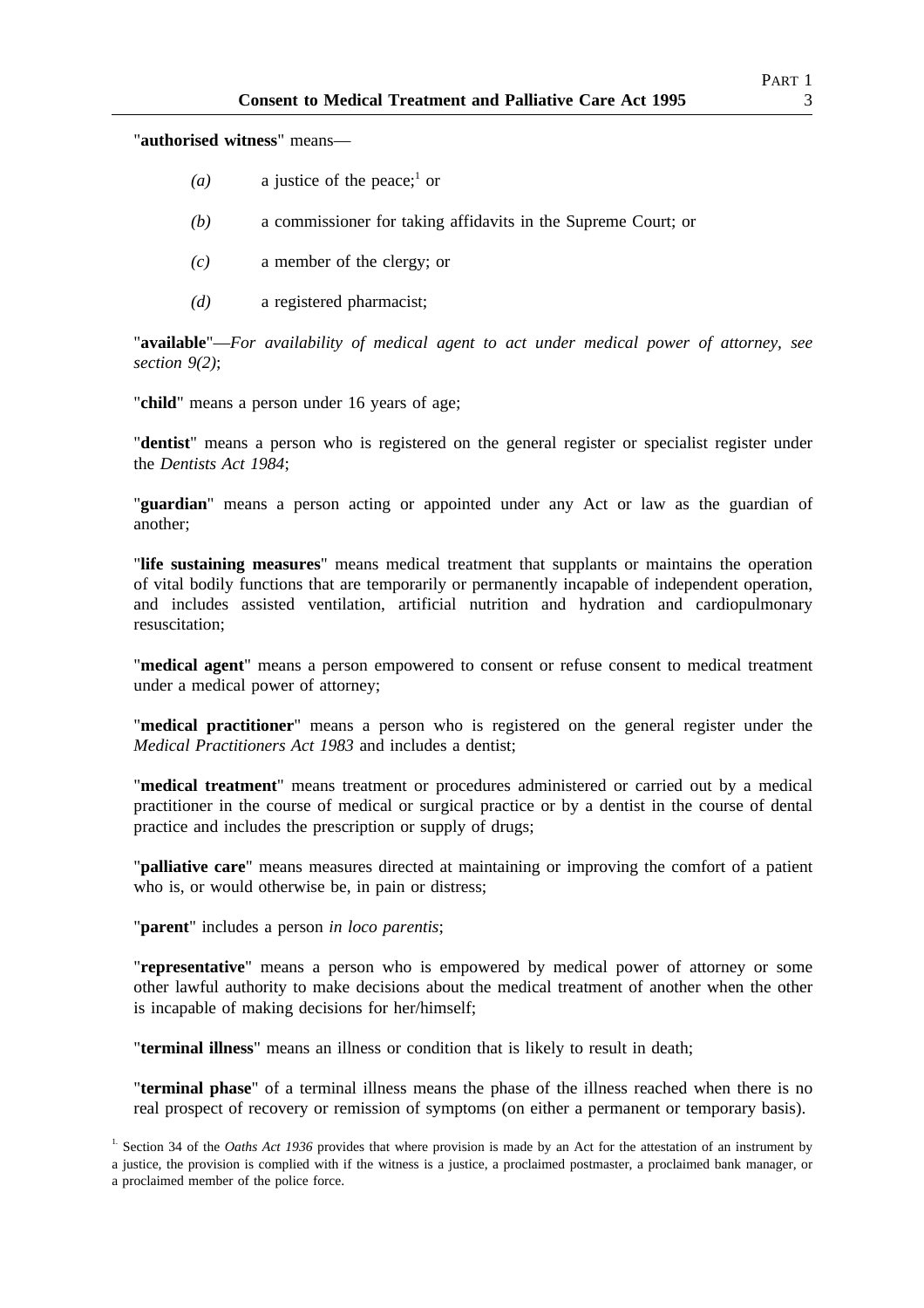# **Application of Act**

**5.** This Act does not apply to medical procedures conducted for the purposes of research rather than for the purpose of treating, or determining the appropriate treatment for, the patient subjected to those procedures.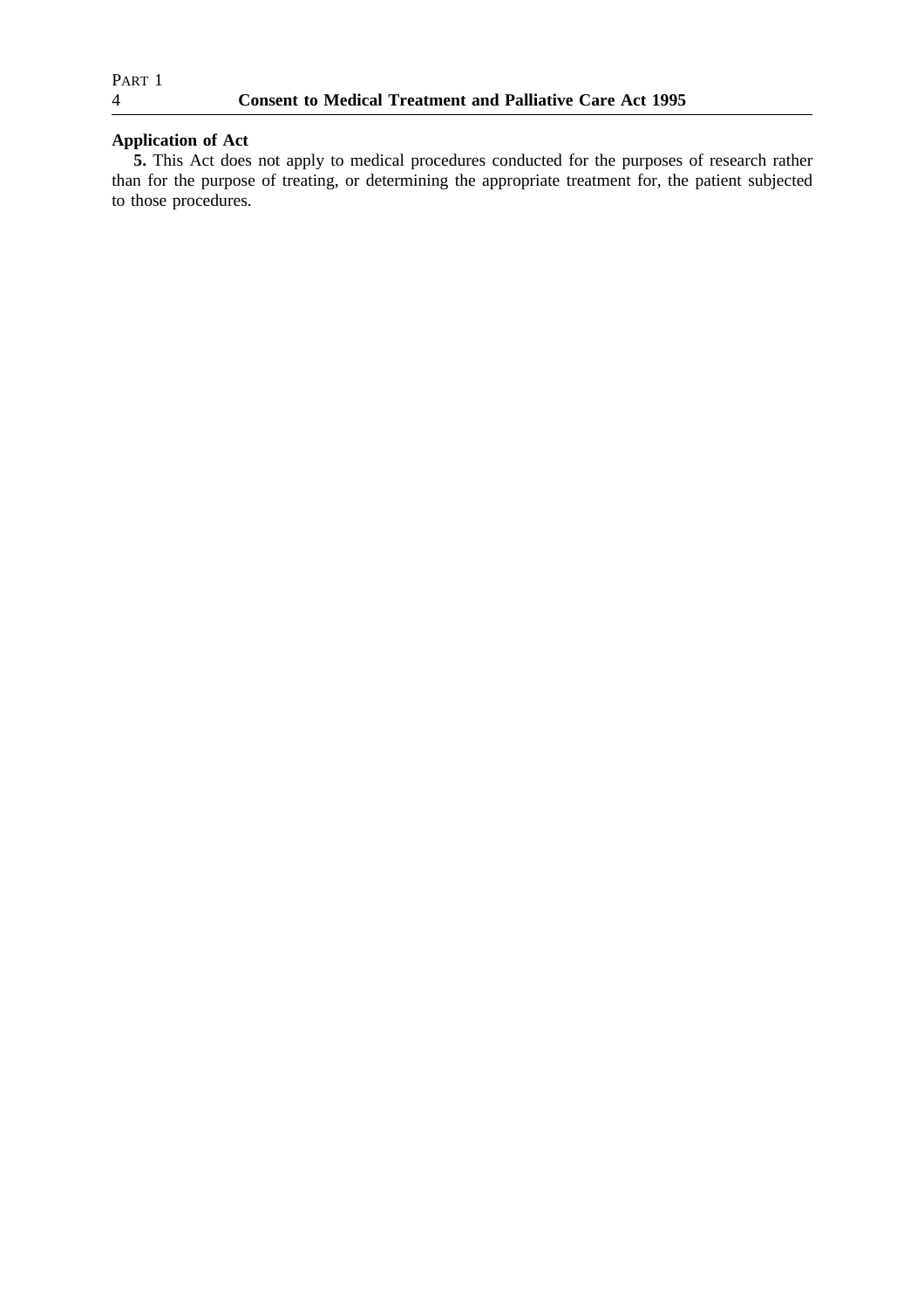# **PART 2 CONSENT TO MEDICAL TREATMENT**

## **DIVISION 1—CONSENT GENERALLY**

#### **Legal competence to consent to medical treatment**

**6.** A person of or over 16 years of age may make decisions about his or her own medical treatment as validly and effectively as an adult.

### **DIVISION 2—ANTICIPATORY GRANT OR REFUSAL OF CONSENT**

#### **Anticipatory grant or refusal of consent to medical treatment**

**7.** (1) A person of or over 18 years of age may, while of sound mind, give a direction under this section about the medical treatment that the person wants, or does not want, if he or she is at some future time—

- *(a)* in the terminal phase of a terminal illness, or in a persistent vegetative state; and
- *(b)* incapable of making decisions about medical treatment when the question of administering the treatment arises.
- (2) A direction under this section—
- *(a)* must be in the form prescribed by Schedule 2 or in a form prescribed by regulation; and
- *(b)* must be witnessed by an authorised witness who completes a certificate in the form prescribed by Schedule 2 or in a form prescribed by regulation.

 $(3)$  If—

- *(a)* a person by whom a direction has been given under this section—
	- (i) is in the terminal phase of a terminal illness or in a persistent vegetative state; and
	- (ii) is incapable of making decisions about his or her medical treatment; and
- *(b)* there is no reason to suppose that the person has revoked, or intended to revoke, the direction,

the person is to be taken to have consented to medical treatment that is in accordance with the wishes of the person as expressed in the direction and to have refused medical treatment that is contrary to those expressed wishes.

### **DIVISION 3—MEDICAL POWERS OF ATTORNEY**

#### **Appointment of agent to consent to medical treatment**

**8.** (1) A person of or over 18 years of age may, while of sound mind, by medical power of attorney, appoint an agent with power to make decisions on his or her behalf about medical treatment.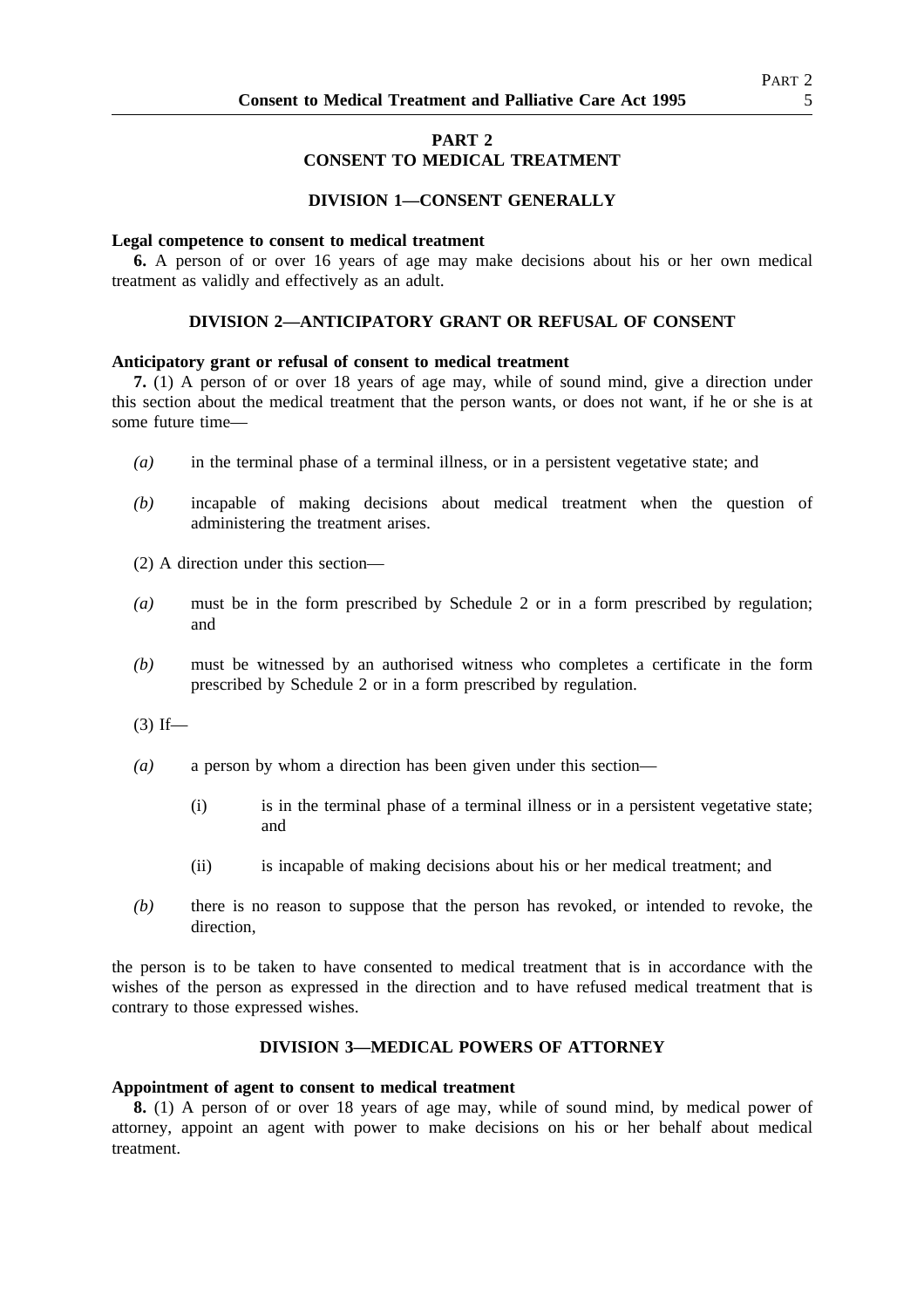(2) A medical power of attorney—

- *(a)* must be in the form prescribed by Schedule 1 or in a form to similar effect; and
- *(b)* must be witnessed by an authorised witness who completes a certificate in the form or to the effect of the certificate in Schedule 1.

(3) A person is not eligible to be appointed an agent under a medical power of attorney unless over 18 years of age.

(4) The fact that a person has an interest under the will, or in the estate, of the grantor of a medical power of attorney does not invalidate the appointment of that person as a medical agent, or the exercise of any power by that person under a medical power of attorney.

(5) A person is not eligible to be appointed an agent under a medical power of attorney if that person is, in a professional or administrative capacity, directly or indirectly responsible for or involved in the medical care or treatment of the person by whom the medical power of attorney is to be given and, if a person who is validly appointed as a medical agent becomes so responsible or involved, the person is disqualified from acting as a medical agent under the medical power of attorney.

(6) If a medical power of attorney appoints two or more agents, it must indicate the order of appointment and, in that case, if the person designated first in order of appointment is unavailable, the power is to be exercised by the person designated second in order of appointment, if the first and second are not available, by the person designated third in order of appointment, and so on, but a medical power of attorney may not provide for the joint exercise of the power.

(7) A medical power of attorney—

- *(a)* authorises the agent, subject to any conditions and directions contained in the power of attorney, to make decisions about the medical treatment of the person who granted the power if that person is incapable of making decisions on his or her own behalf; but
- *(b)* does not authorise the agent to refuse—
	- (i) the natural provision or natural administration of food and water; or
	- (ii) the administration of drugs to relieve pain or distress; or
	- (iii) medical treatment that would result in the grantor regaining the capacity to make decisions about his or her own medical treatment unless the grantor is in the terminal phase of a terminal illness.
- (8) The powers conferred by a medical power of attorney must be exercised—
- *(a)* in accordance with any lawful conditions and directions contained in the medical power of attorney; and
- *(b)* if the grantor of the power has also given an anticipatory direction—consistently with the direction,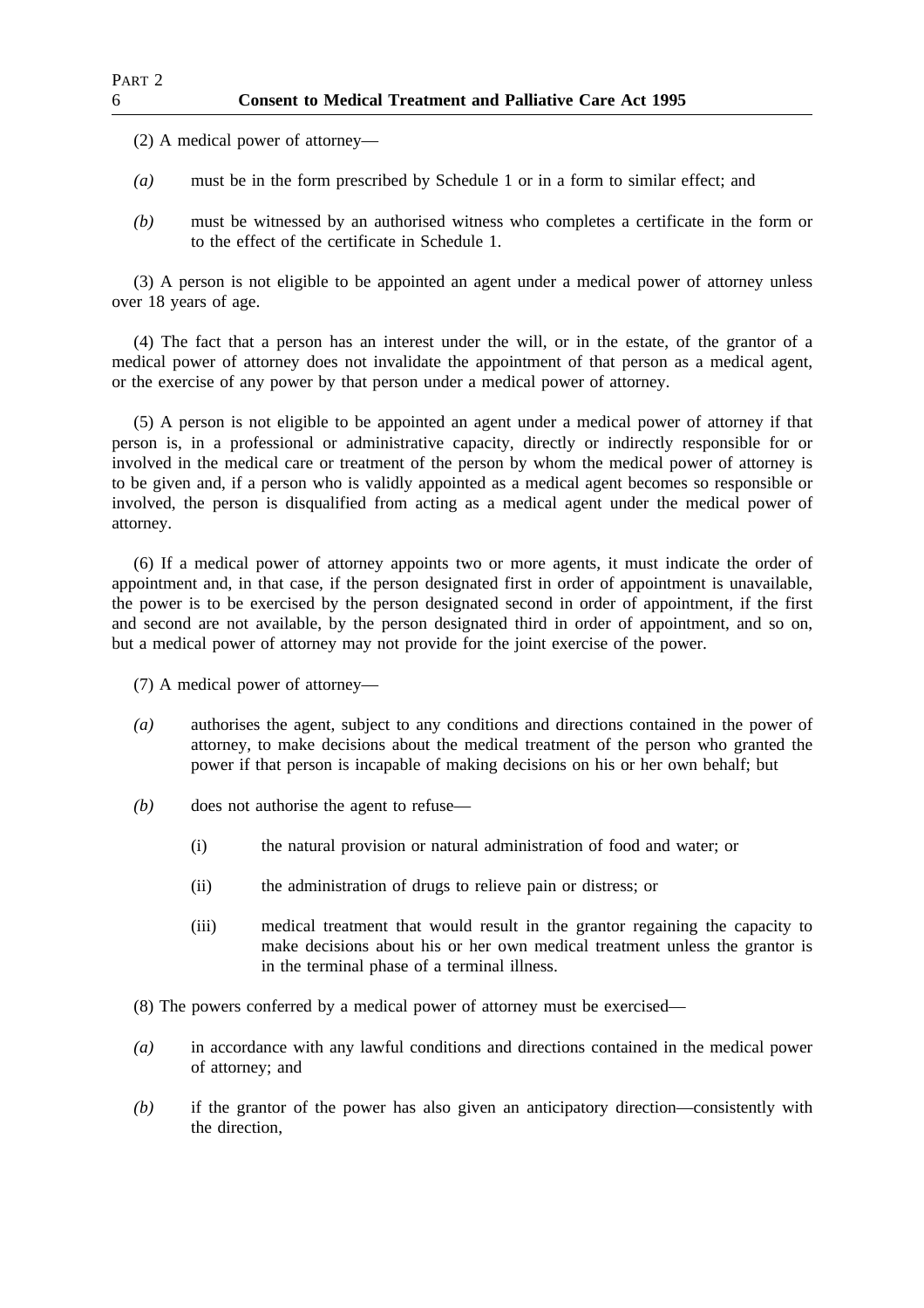and subject to those requirements, in what the agent genuinely believes to be the best interests of the grantor.

(9) The grantor of a medical power of attorney may, by any form of representation that indicates an intention to withdraw or terminate the power, revoke the power of attorney.

(10) The grantor of a medical power of attorney may, on regaining capacity to make decisions about his or her medical treatment, vary or revoke any decision taken by the medical agent during the period of incapacity.

## **Exercise of powers under medical power of attorney**

**9.** (1) A medical agent is only entitled to act under a medical power of attorney if—

- *(a)* the agent produces a copy of the medical power of attorney for inspection by the medical practitioner responsible for the treatment of the grantor of the power; and
- $(b)$  the medical agent is not disqualified from acting under the medical power of attorney<sup>1</sup>; and
- *(c)* the medical agent is of full legal capacity.

(2) A medical agent will only be regarded as available to act under a medical power of attorney if—

- *(a)* the medical practitioner responsible for the treatment of the grantor of the medical power of attorney is aware of the appointment; and
- *(b)* the medical agent is entitled to act under the medical power of attorney; and
- *(c)* it is reasonably practicable in the circumstances for the medical practitioner responsible for the grantor's treatment to obtain a decision from the medical agent.

<sup>1.</sup> See section 8(5) which disqualifies certain medical agents from acting.

## **Review of medical agent's decision**

**10.** (1) The Supreme Court may, on the application of—

- *(a)* the medical practitioner responsible for the treatment of the grantor of a medical power of attorney; or
- *(b)* any person who has in the opinion of the Court a proper interest in the exercise of powers conferred by a medical power of attorney,

review the decision of a medical agent.

- (2) The Court may not review a decision by a medical agent to discontinue treatment if—
- *(a)* the grantor is in the terminal phase of a terminal illness; and
- *(b)* the effect of the treatment would be merely to prolong life in a moribund state without any real prospect of recovery.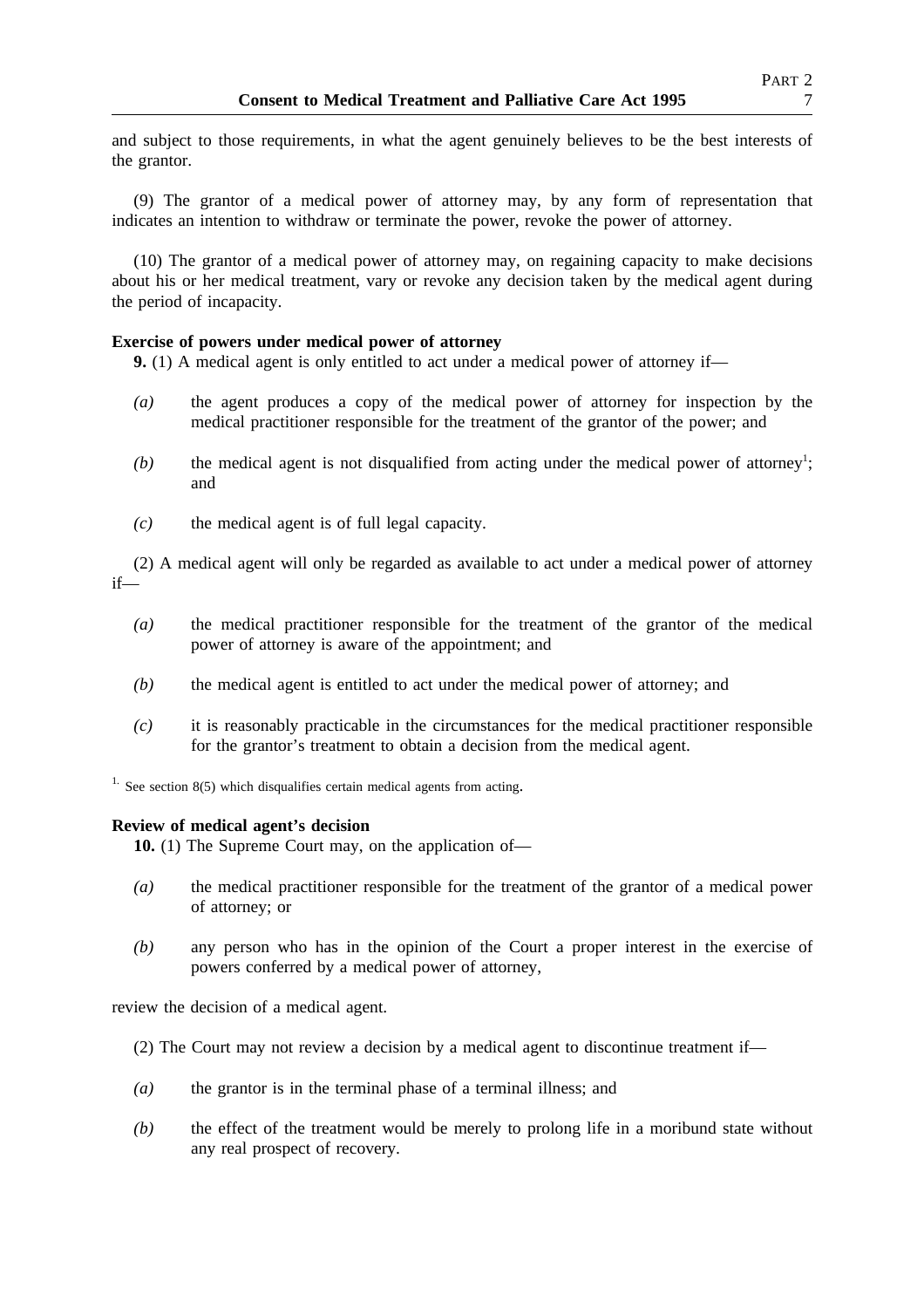(3) The purpose of the review is—

- *(a)* to ensure that the medical agent's decision is in accordance with lawful conditions and directions contained in the medical power of attorney and, if the grantor of the power has also given an anticipatory direction, is consistent with that direction; and
- *(b)* to ensure as far as possible that the medical agent's decision is in accordance with what the grantor would have wished if the grantor had been able to express his or her wishes.

(4) A decision of a medical agent that is not contrary to lawful conditions and directions given by the grantor will, in the absence of proof to the contrary, be presumed to be in accordance with what the grantor would have wished if the grantor had been able to express his or her wishes but this presumption does not apply if—

- *(a)* the grantor is not in the terminal phase of a terminal illness; and
- *(b)* the effect of the medical agent's decision would be to expose the grantor to risk of death or exacerbate the risk of death.

(5) The Court may—

- *(a)* confirm, cancel, vary or reverse the decision of the medical agent; and
- *(b)* give advice and directions that may be necessary or desirable in the circumstances of the case.
- (6) The Court must conduct a review under this section as expeditiously as possible.
- (7) A person must not publish by newspaper, radio or television a statement or representation—
- *(a)* by which the identity of a person who is, or has been, the subject of proceedings under this section (the "**patient**") is revealed; or
- *(b)* from which the identity of a person who is, or has been, the subject of proceedings under this section (the "**patient**") might be inferred.

# Penalty: \$10 000.

- (8) Subsection (7)—
- *(a)* ceases to apply if or when the patient recovers and then gives his or her consent to the publication of the information; or
- *(b)* ceases to apply after the death of the patient.
- (9) In subsection (7)—

"**newspaper**" includes any journal, magazine or other publication that is published daily or at periodic intervals.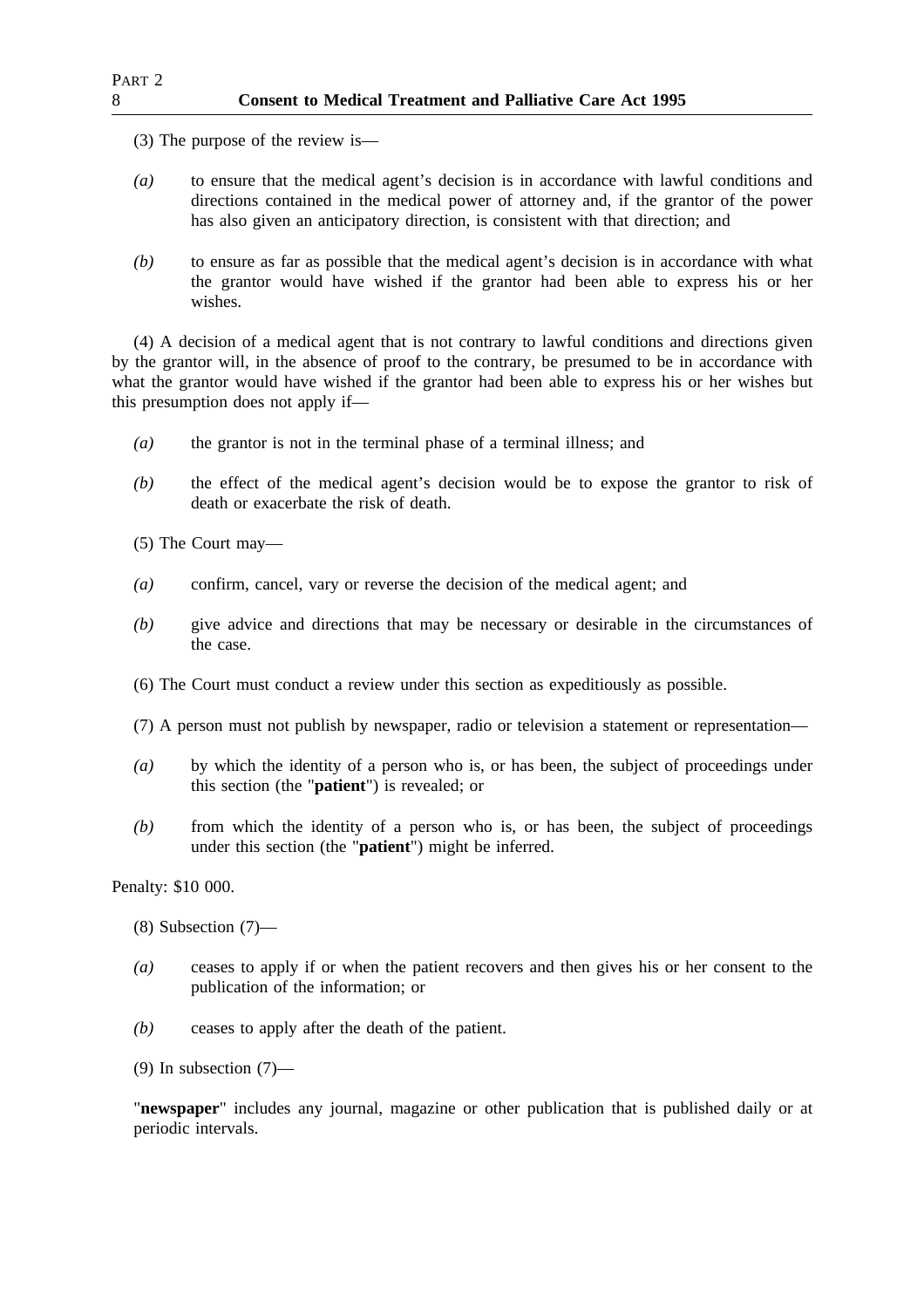#### **Penalty for fraud, undue influence, etc.**

**11.** (1) A person who, by dishonesty or undue influence, induces another to execute a medical power of attorney is guilty of an offence.

Penalty: Imprisonment for 10 years.

(3) A person who purports to act as a medical agent under a medical power of attorney knowing that the power of attorney has been revoked is guilty of an offence.

Penalty: Imprisonment for 10 years.

(3) A person convicted or found guilty of an offence against this section forfeits any interest that that person might otherwise have had in the estate of the grantor of the power of attorney.

# **DIVISION 4—MEDICAL TREATMENT OF CHILDREN**

#### **Administration of medical treatment to a child**

**12.** A medical practitioner may administer medical treatment to a child if—

- *(a)* the parent or guardian consents; or
- *(b)* the child consents and—
	- (i) the medical practitioner who is to administer the treatment is of the opinion that the child is capable of understanding the nature, consequences and risks of the treatment and that the treatment is in the best interest of the child's health and well-being; and
	- (ii) that opinion is supported by the written opinion of at least one other medical practitioner who personally examines the child before the treatment is commenced.

### **DIVISION 5—EMERGENCY MEDICAL TREATMENT**

## **Emergency medical treatment**

**13.** (1) Subject to subsection (3), a medical practitioner may lawfully administer medical treatment to a person (the "**patient**") if—

- *(a)* the patient is incapable of consenting; and
- *(b)* the medical practitioner who administers the treatment is of the opinion that the treatment is necessary to meet an imminent risk to life or health and that opinion is supported by the written opinion of another medical practitioner who has personally examined the patient; and
- *(c)* the patient (if of or over 16 years of age) has not, to the best of the medical practitioner's knowledge, refused to consent to the treatment.

(2) A supporting opinion is not necessary under subsection (1) if in the circumstances of the case it is not practicable to obtain such an opinion.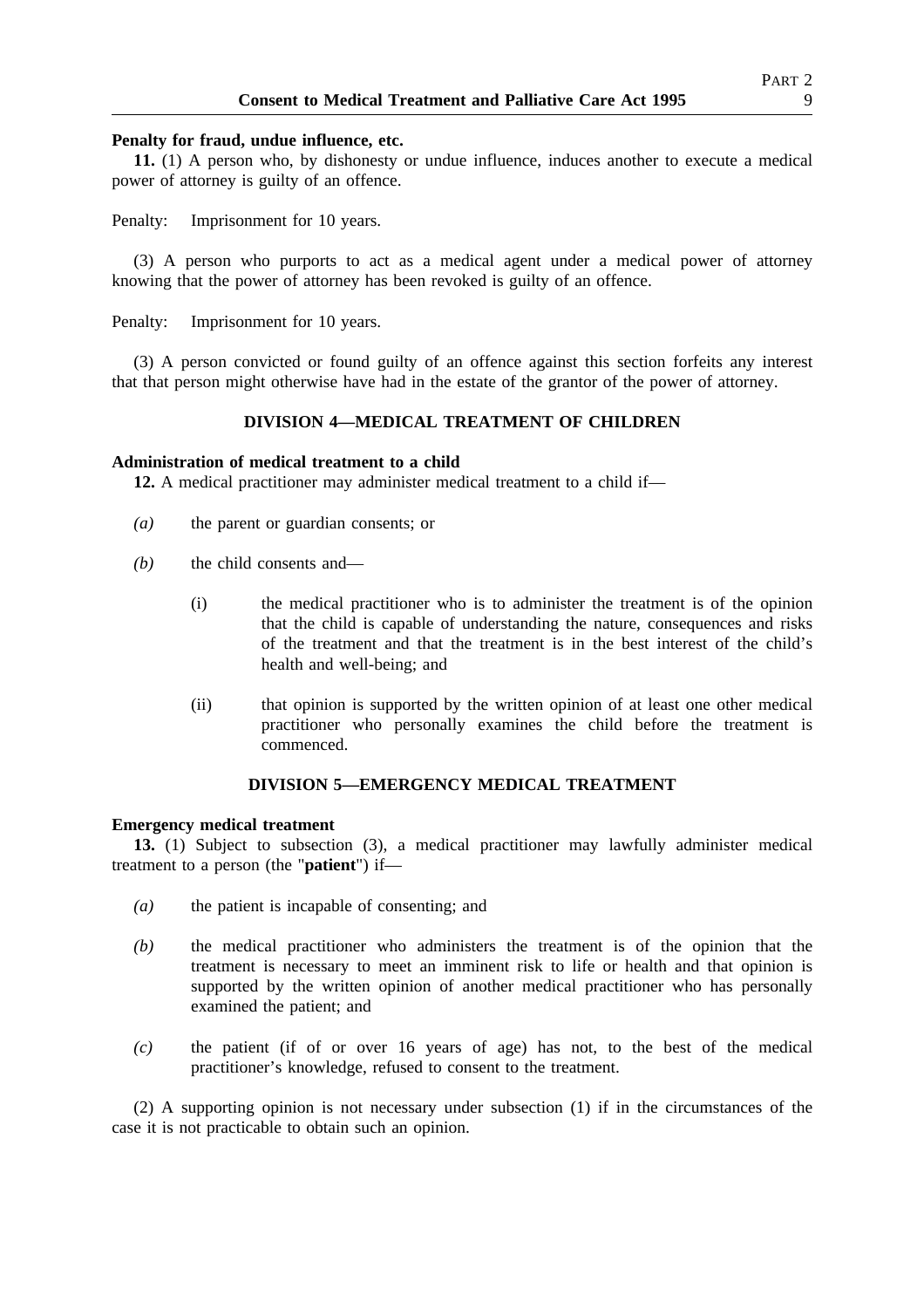$(3)$  If—

- *(a)* the patient has appointed a medical agent; and
- *(b)* the medical practitioner proposing to administer the treatment is aware of the appointment and of the conditions and directions contained in the medical power of attorney; and
- *(c)* the medical agent is available to decide whether the medical treatment should be administered,

the medical treatment may not be administered without the agent's consent.

(4) If no such medical agent is available and a guardian of the patient is available, the medical treatment may not be administered without the guardian's consent.

(5) If the patient is a child, and a parent or guardian of the child is available to decide whether the medical treatment should be administered, the parent's or guardian's consent to the treatment must be sought but the child's health and well-being are paramount and if the parent or guardian refuses consent, the treatment may be administered despite the refusal if it is in the best interests of the child's health and well-being.

## **DIVISION 6—REGISTER**

### **Register**

**14.** (1) The Minister must establish a register of—

- *(a)* directions under section 7 of this Act ("**treatment directions**"); and
- *(b)* medical powers of attorney.

(2) The Minister must appoint a suitable person (referred to below as the "**Registrar**") to administer the register.

(3) A person who has given a treatment direction, or granted a medical power of attorney, may, on application to the Registrar, have the direction or power of attorney registered in the register.

- (4) An application under subsection (3) must be accompanied by—
- *(a)* a copy of the direction or power of attorney (to be held by the Registrar for the purposes of this section); and
- *(b)* a fee prescribed by regulation.

(5) The Registrar must, at the request of a medical practitioner responsible for the treatment of a person by whom a registered direction or power of attorney was given, or any other person with a proper interest in a registered direction or power of attorney, produce the direction or power of attorney for inspection by that medical practitioner or other person.

(6) The Registrar must, on application by a person who gave a registered treatment direction or granted a registered power of attorney, register the revocation of the direction or power of attorney and remove it from the register.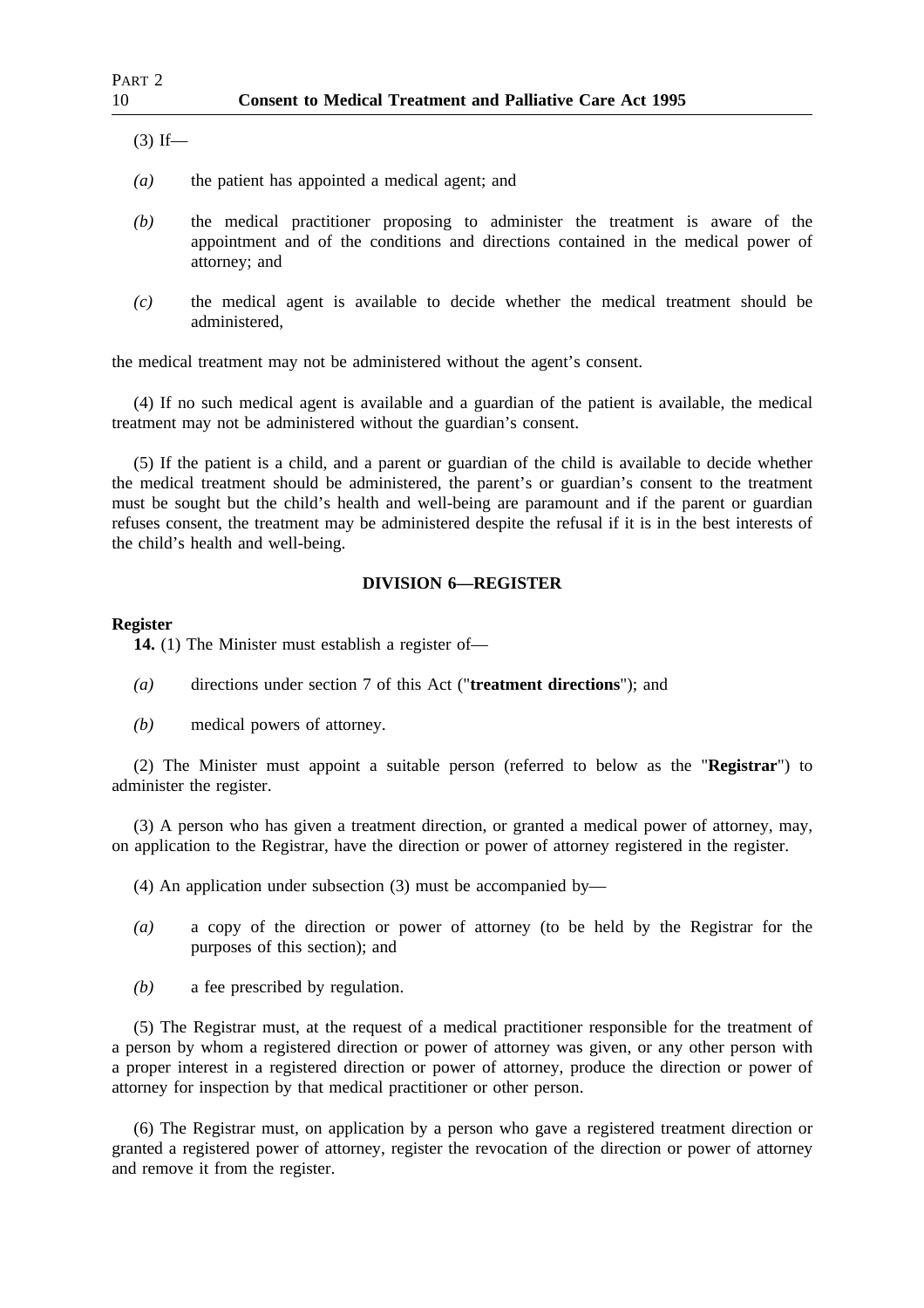# **PART 3 PROVISIONS GOVERNING MEDICAL PRACTICE**

# **DIVISION 1—MEDICAL PRACTICE GENERALLY**

## **Medical practitioner's duty to explain**

15. A medical practitioner has a duty to explain to a patient (or the patient's representative), so far as may be practicable and reasonable in the circumstances—

- *(a)* the nature, consequences and risks of proposed medical treatment; and
- *(b)* the likely consequences of not undertaking the treatment; and
- *(c)* any alternative treatment or courses of action that might be reasonably considered in the circumstances of the particular case.

## **Protection for medical practitioners, etc.**

**16.** A medical practitioner responsible for the treatment or care of a patient, or a person participating in the treatment or care of the patient under the medical practitioner's supervision, incurs no civil or criminal liability for an act or omission done or made—

- *(a)* with the consent of the patient or the patient's representative or without consent but in accordance with an authority conferred by this Act or any other Act; and
- *(b)* in good faith and without negligence; and
- *(c)* in accordance with proper professional standards of medical practice; and
- *(d)* in order to preserve or improve the quality of life.

## **DIVISION 2—THE CARE OF PEOPLE WHO ARE DYING**

### **The care of people who are dying**

**17.** (1) A medical practitioner responsible for the treatment or care of a patient in the terminal phase of a terminal illness, or a person participating in the treatment or care of the patient under the medical practitioner's supervision, incurs no civil or criminal liability by administering medical treatment with the intention of relieving pain or distress—

- *(a)* with the consent of the patient or the patient's representative; and
- *(b)* in good faith and without negligence; and
- *(c)* in accordance with proper professional standards of palliative care,

even though an incidental effect of the treatment is to hasten the death of the patient.

(2) A medical practitioner responsible for the treatment or care of a patient in the terminal phase of a terminal illness, or a person participating in the treatment or care of the patient under the medical practitioner's supervision, is, in the absence of an express direction by the patient or the patient's representative to the contrary, under no duty to use, or to continue to use, life sustaining measures in treating the patient if the effect of doing so would be merely to prolong life in a moribund state without any real prospect of recovery or in a persistent vegetative state.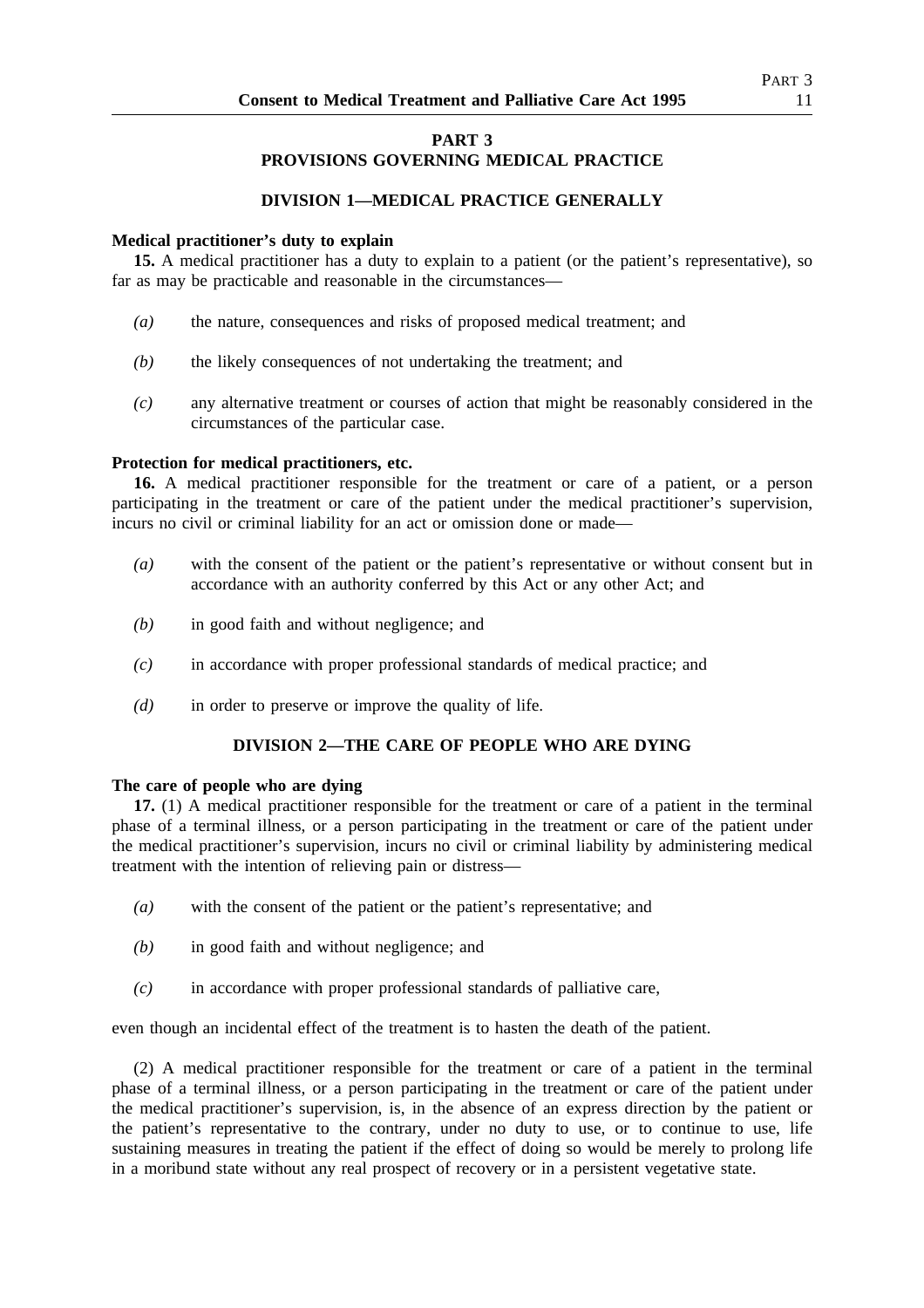(3) For the purposes of the law of the State—

- *(a)* the administration of medical treatment for the relief of pain or distress in accordance with subsection (1) does not constitute an intervening cause<sup>1</sup> of death; and
- *(b)* the non-application or discontinuance of life sustaining measures in accordance with subsection  $(2)$  does not constitute an intervening cause<sup>1</sup> of death.

<sup>1.</sup> A *novus actus interveniens* i.e. a cause that breaks a pre-existing chain of causation.

## **Saving provision**

**18.** (1) This Act does not authorise the administration of medical treatment for the purpose of causing the death of the person to whom the treatment is administered.

(2) This Act does not authorise a person to assist the suicide of another.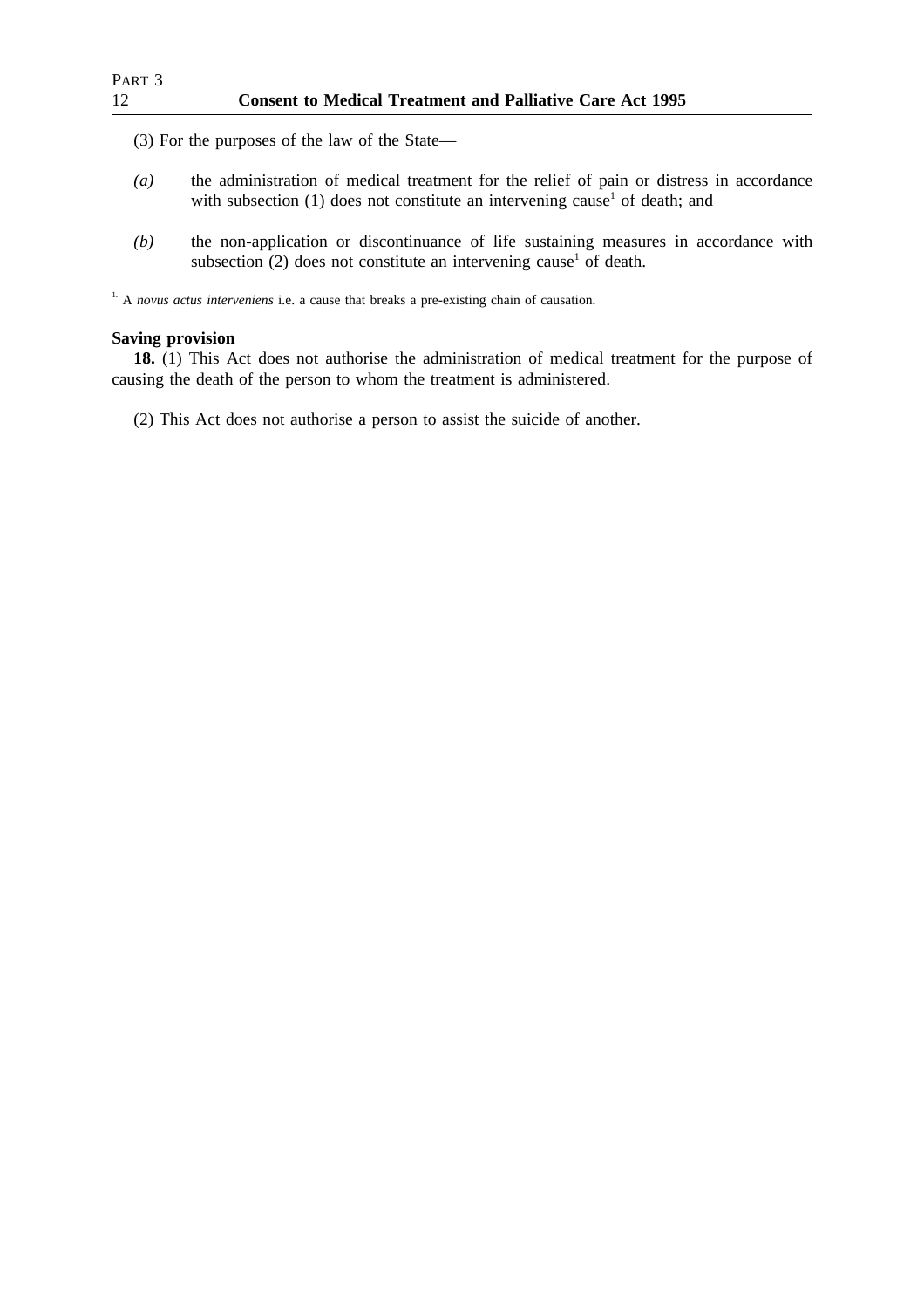# **PART 4 REGULATIONS**

# **Regulations**

**19.** The Governor may, by regulation, prescribe forms for the purposes of this Act.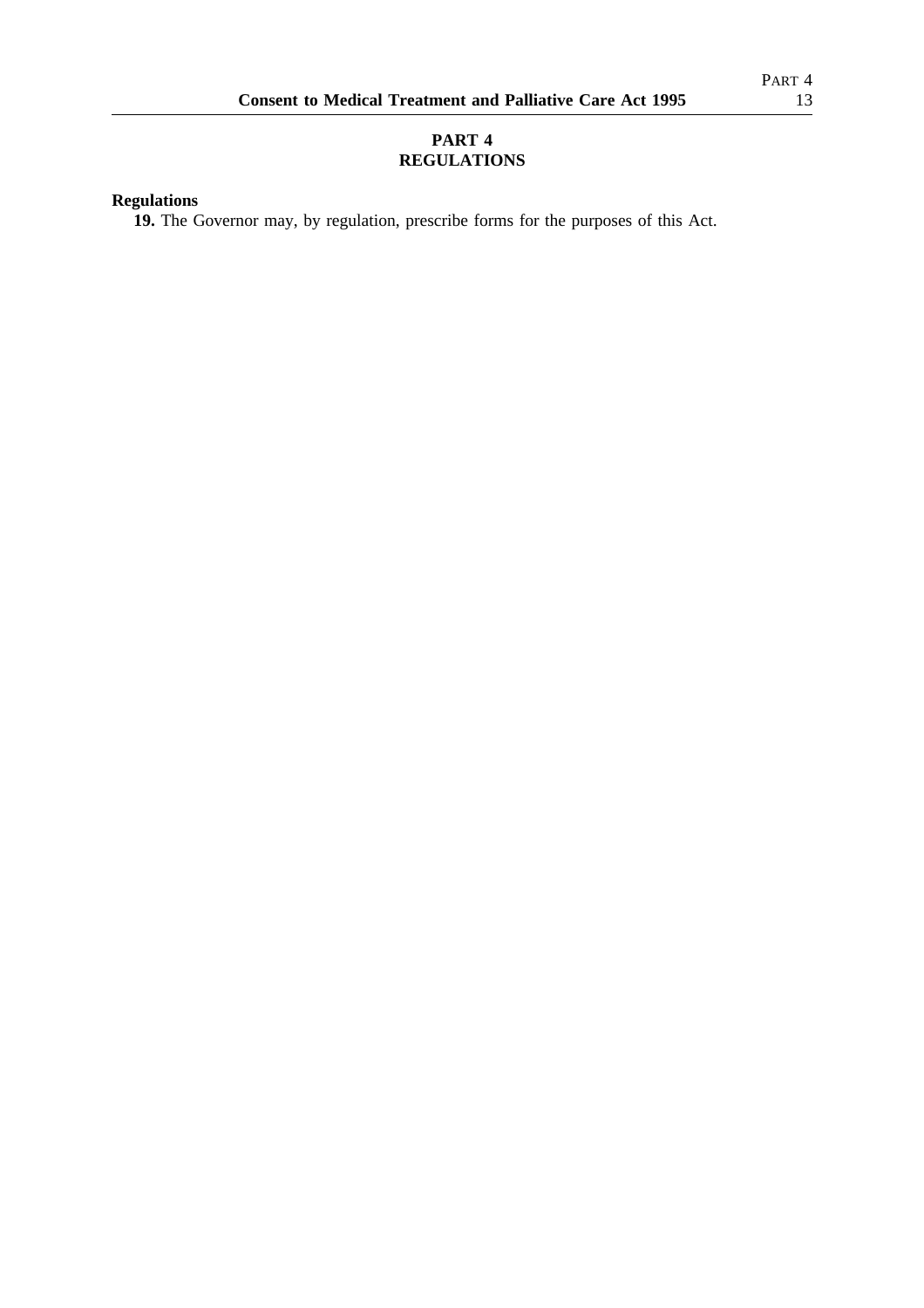## *Medical Power of Attorney*

1. I, *[here insert name, address and occupation]*, appoint the following person(s) to be my medical agent(s):

*[Here set out name, address and occupation of the agent. If two or more agents are appointed, the order of appointment must be indicated by placing the numbers 1, 2, 3... beside each name. This indicates that, if the first is not available, the second is to be consulted, if the first and second are not available, the third is to be consulted and so on. It should be noted that a medical power of attorney cannot provide for the joint exercise of the power. (See section 8(6) of the Consent to Medical Treatment and Palliative Care Act 1995.)]*

2. I authorise my medical agent to make decisions about my medical treatment if I should become unable to do so for myself.

3. I require my agent to observe the following conditions and directions in exercising, or in relation to the exercise of, the powers conferred by this power of attorney:

*[Here set out any conditions to which the power is subject and any directions to the agent.]*

4. This is an enduring power of attorney made under the *Consent to Medical Treatment and Palliative Care Act 1995.*

Dated the day of 19 .

*Acceptance of Power of Attorney*

I, *[here set out name, address and occupation of medical agent],* accept appointment as a medical agent under this medical power of attorney and undertake to exercise the powers conferred honestly, in accordance with the conditions and directions set out above, and, subject to that, in what I genuinely believe to be my principal's best interests.

Dated the day of 19 .

*Witness's certificate*

I, *[here set out name and address of the witness and the qualification by virtue of which the witness is an authorised witness under the Consent to Medical Treatment and Palliative Care Act 1995]*, certify:

*(a)* that the grantor and grantee of this power of attorney signed it freely and voluntarily in my presence; and

*(b)* both appeared to understand the effect of the power.

*[signature]*

*......................................*

*......................................*

....................................

*[signature]*

*[signature]*

Dated the day of 19 .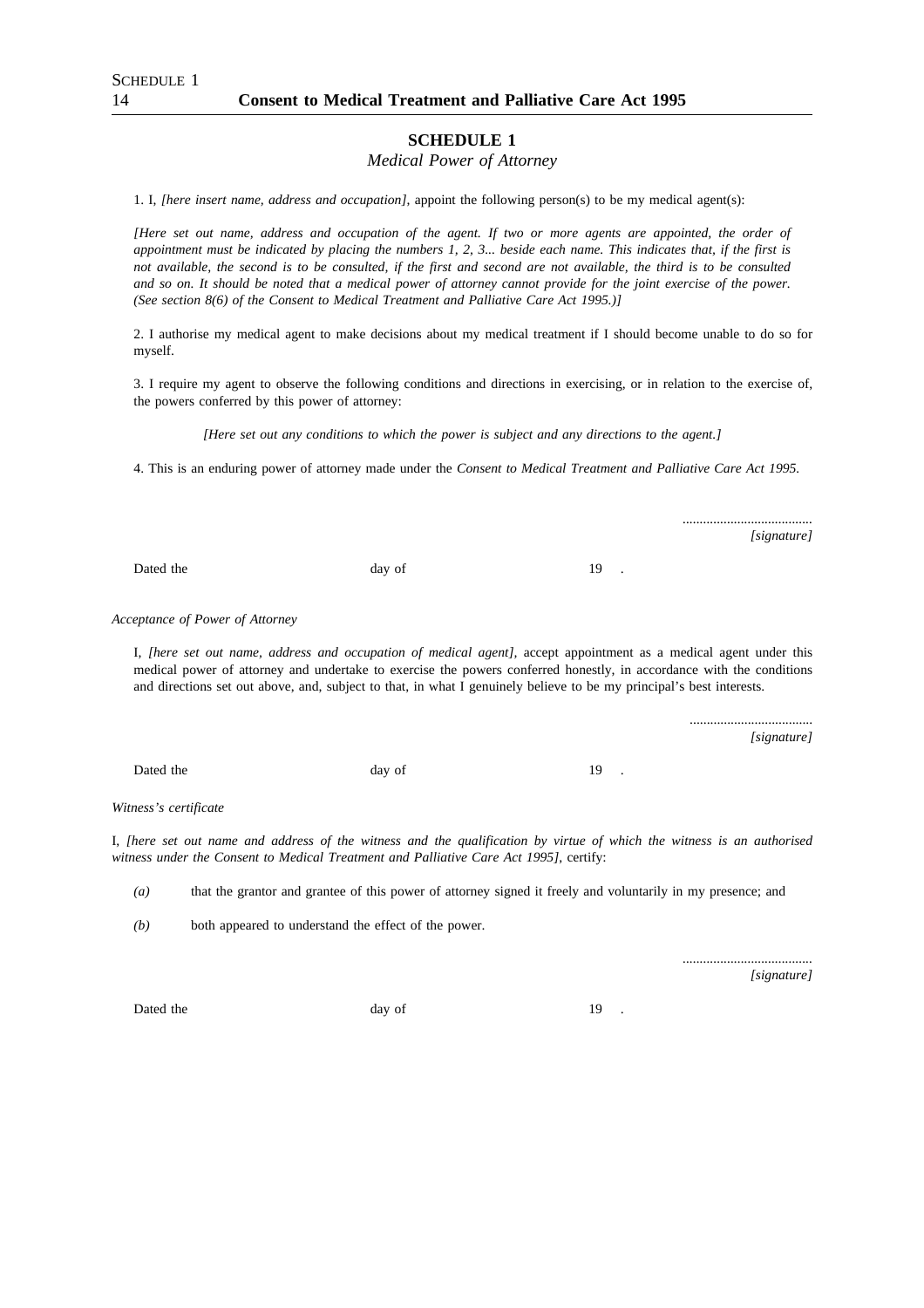*Direction under section 7 of the Consent to Medical Treatment and Palliative Care Act 1995*

1. I, *[here insert name, address and occupation],* direct that if, at some future time, I am—

- *(a)* in the terminal phase of a terminal illness, or in a persistent vegetative state; and
- *(b)* incapable of making decisions about my own medical treatment,

effect is to be given to the following expression of my wishes:

*[The person by whom the direction is given must include here a statement of his or her wishes. The statement should clearly set out the kinds of medical treatment that the person wants, or the kinds of medical treatment that the person does not want, or both. If the consent, or refusal of consent, is to operate only in certain circumstances, or on certain conditions, the statement should define those circumstances or conditions.]*

2. I make this direction under section 7 of the *Consent to Medical Treatment and Palliative Care Act 1995.*

*...................................... [signature]*

Dated the day of 19 .

*Witness's certificate*

I, *[here set out name and address of the witness and the qualification by virtue of which the witness is an authorised witness under the Consent to Medical Treatment and Palliative Care Act 1995]* certify that the person whose signature appears above:

- *(a)* signed this direction in my presence; and
- *(b)* appeared to understand the nature and effect of the direction.

*[signature]*

*......................................*

Dated the day of 19 .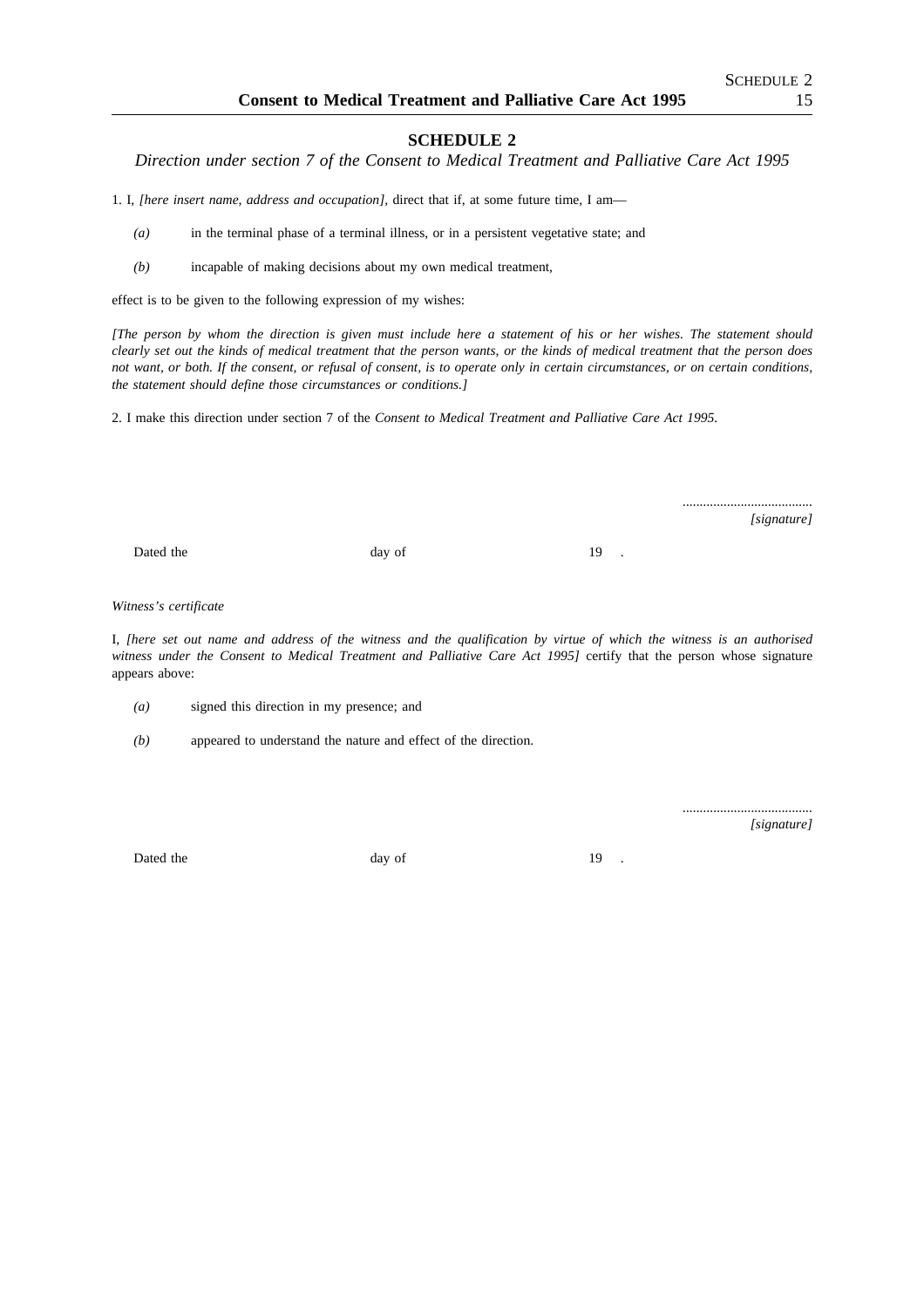#### *Repeal and Transitional Provisions and Consequential Amendments*

#### **Repeal**

**1.** The following Acts are repealed:

- *(a)* the *Natural Death Act 1983*;
- *(b)* the *Consent to Medical and Dental Treatment Act 1985.*

#### **Transitional provisions**

**2.** (1) Despite the repeal of the *Natural Death Act 1983*, a direction made under that Act remains effective, subject to revocation or amendment by the person who made it, as a statement of that person's desire not to be subjected to extraordinary measures as defined in that Act to prolong life if suffering from a terminal illness.

(2) If before the commencement of this Act a person granted an enduring power of attorney and purported to confer on the agent power to decide questions about the medical treatment of the grantor of the power in the event of the grantor's incapacity to do so, that power of attorney is as valid and effective as if it had been made under this Act.

#### **Amendment of Guardianship and Administration Act 1993**

**3.** The *Guardianship and Administration Act 1993* is amended—

*(a)* by inserting in section 3(1) after the definition of "**the Health Commission**" the following definition:

"**medical agent**" means a person appointed under a medical power of attorney under the *Consent to Medical Treatment and Palliative Care Act 1995* to be the medical agent of another;;

*(b)* by striking out section 58 and substituting the following section:

#### **Application of this Part**

**58.** This Part applies in relation to a person—

- *(a)* who, by reason of his or her mental incapacity, is incapable of giving effective consent, whether or not he or she is a protected person; and
- *(b)* who does not have a medical agent who is reasonably available and willing to make a decision as to the giving of consent to the medical or dental treatment of the person.;
- *(c)* by striking out from section 61(1) "prescribed circumstances exist for the purposes of section 62" and substituting "circumstances exist for the giving of emergency medical treatment under the *Consent to Medical Treatment and Palliative Care Act 1995*, but otherwise notwithstanding that Act";
- *(d)* by striking out section 62.

#### **Amendment of Mental Health Act 1993**

**4.** The *Mental Health Act 1993* is amended—

*(a)* by inserting in section 3 after the definition of "**director**" the following definition:

"**medical agent**" means a person appointed under a medical power of attorney under the *Consent to Medical Treatment and Palliative Care Act 1995* to be the medical agent of another;;

- *(b)* by inserting in section  $13(4)(e)$  "or medical agent" after "a guardian";
- *(c)* by striking out from section 20(2) "or relative" and substituting ", relative or medical agent";
- *(d)* by striking out from section 21(2)*(d)* "relative or guardian" and substituting "guardian, relative or medical agent";